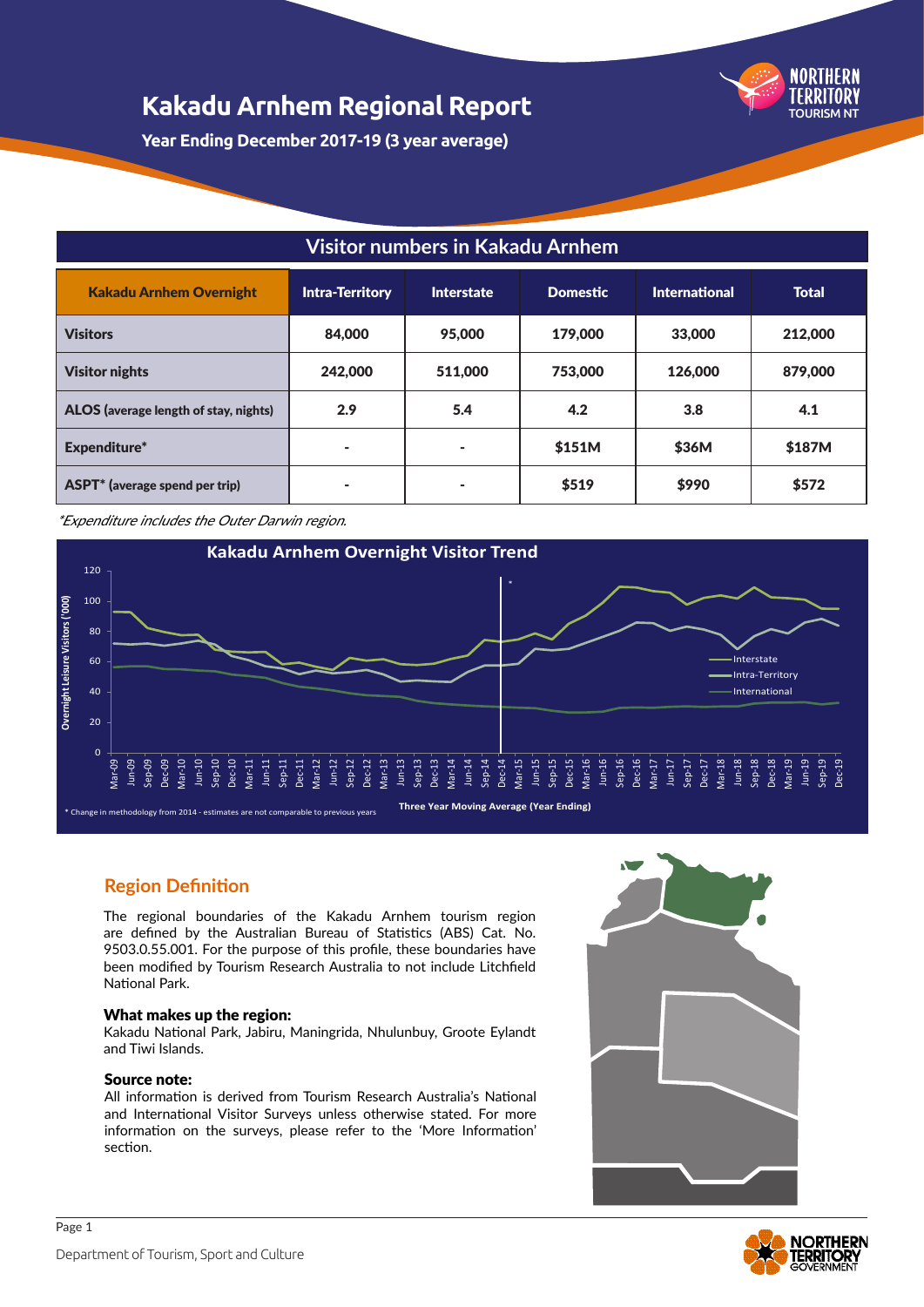

**Year Ending December 2017-19 (3 year average)**

| <b>Country of Origin</b> | <b>Visitors</b> | <b>Visitor nights</b> | <b>ALOS (nights)</b> |
|--------------------------|-----------------|-----------------------|----------------------|
| <b>International</b>     | 33,000          | 126,000               | 3.8                  |
| Germany                  | 6,000           | 16,000                | 2.9                  |
| <b>France</b>            | 3,000           | 11,000                | 3.4                  |
| <b>USA</b>               | 3,000           | 8,000                 | 2.6                  |
| <b>United Kingdom</b>    | 3,000           | 15,000                | 5.6                  |
| Switzerland              | 3,000           | 6,000                 | 2.3                  |
| <b>New Zealand</b>       | 2,000           | 8,000                 | 3.9                  |
| <b>Netherlands</b>       | 2,000           | 10,000                | 4.7                  |
| Italy                    | 2,000           | 4,000                 | 1.9                  |
| <b>Scandinavia</b>       | 2,000           | 4,000                 | 2.2                  |
| Canada                   | 1,000           | 3,000                 | 2.2                  |

### **WHERE do visitors come from and WHY?**

| <b>State of Origin</b> | <b>Visitors</b> | <b>Visitor nights</b> | <b>ALOS</b> (nights) |
|------------------------|-----------------|-----------------------|----------------------|
| <b>Intra-Territory</b> | 84,000          | 242,000               | 2.9                  |
| <b>Interstate</b>      | 95,000          | 511.000               | 5.4                  |
| <b>OLD</b>             | 35,000          | 244,000               | 6.9                  |
| <b>NSW</b>             | 28,000          | 134,000               | 4.9                  |
| <b>VIC</b>             | 19,000          | 100,000               | 5.2                  |
| <b>WA</b>              | 8,000           | 14,000                | 1.8                  |
| <b>SA</b>              | 3,000           | 12,000                | 4.4                  |
| TAS                    | 2,000           | 7,000                 | 2.8                  |

#### **Kakadu Arnhem Source Markets**

**International 16%**

| <b>Purpose of Visit</b>                  | Intra-<br><b>Territory</b> | <b>Interstate</b> | <b>Domestic</b> | <b>International</b> | <b>Total</b> |
|------------------------------------------|----------------------------|-------------------|-----------------|----------------------|--------------|
| <b>Holiday</b>                           | 24,000                     | 52,000            | 76,000          | 32,000               | 108,000      |
| <b>Visiting friends</b><br>and relatives | 1,000                      | 6,000             | 6,000           | 1,000                | 7,000        |
| <b>Business</b>                          | 59,000                     | 38,000            | 97,000          | 1,000                | 97,000       |
| Other reasons*                           | 1,000                      |                   | 1,000           | 1,000                | 1,000        |

**Intra-Territory 40% Interstate 44%**

\*Includes employment, education, other reason, no other reason and in transit.

**WHAT time of year do visitors come?**





Department of Tourism, Sport and Culture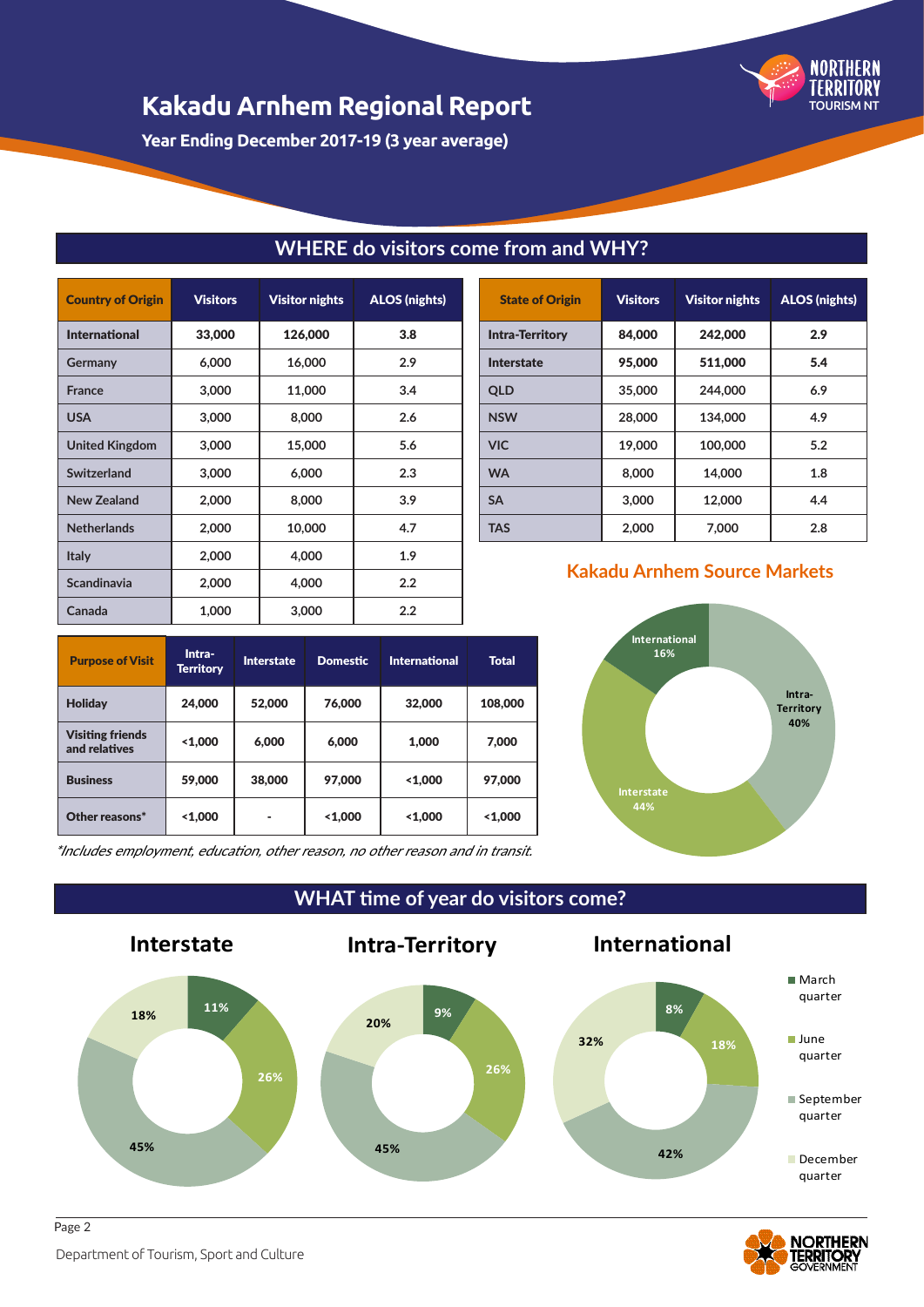**Year Ending December 2017-19 (3 year average)**

#### **WHO are our visitors travelling with?**





TOURISM NT

NORTHERN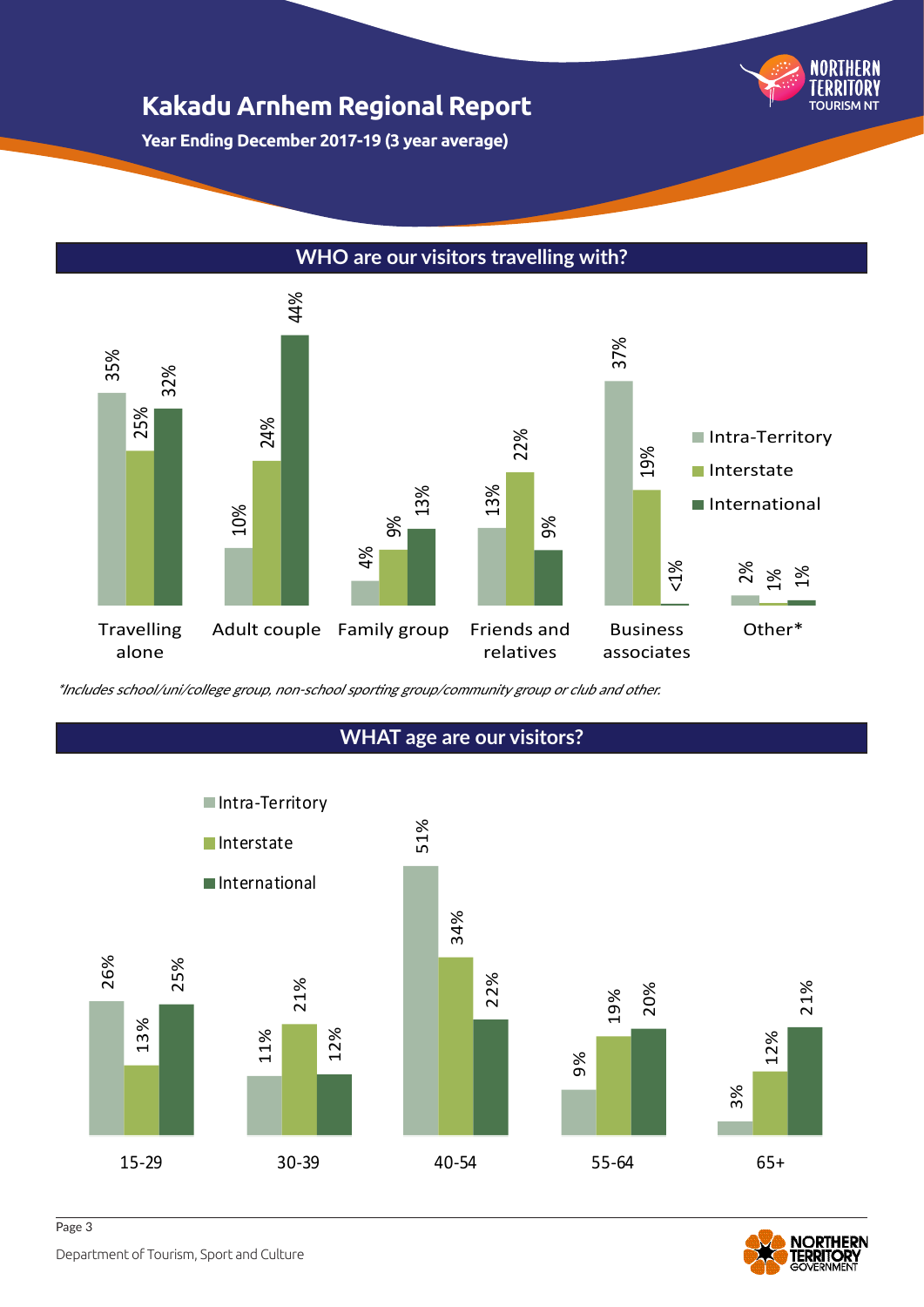**Year Ending December 2017-19 (3 year average)**

#### 64% Intra-Territory Interstate 47% International 41% 31% 30% 23% 18% 12% 12% 10% 8% 2% <1% <1% <1% 1% Motorhome or Railway Aircraft Bus/coach Other transport\*\* Private vehicle or Private vehicle or Motorhome or Other transport\*\* campervan rental car

#### **WHAT transportation\* did they use to get here and around?**

\*Transportation refers to stopover transportation and includes transportation used to arrive and used within the region. \*\*Includes long distance transport, local transport, other land transport, water transport, other transport and not stated/asked.

#### **WHERE else did they go in the Territory?**

| <b>Dispersal</b>       | <b>Greater Darwin</b> | <b>Katherine Daly</b> | <b>Barkly</b> | <b>Alice Springs</b><br><b>MacDonnell</b> | <b>Lasseter</b> |
|------------------------|-----------------------|-----------------------|---------------|-------------------------------------------|-----------------|
| <b>Intra-Territory</b> | 2.000                 | 34,000                | < 1.000       | < 1.000                                   | 1.000           |
| <b>Interstate</b>      | 174,000               | 98,000                | 30,000        | 44,000                                    | 39,000          |
| <b>International</b>   | 91,000                | 48,000                | 16,000        | 41,000                                    | 48,000          |

### **WHERE did they go in the Kakadu Arnhem region?**

| <b>Statistical Area Level</b> | <b>Annual visit</b><br>(3 year average) | <b>Proportion of</b><br>region |
|-------------------------------|-----------------------------------------|--------------------------------|
| <b>Alligator (SA2)</b>        | 253,000                                 | 77%                            |
| East Arnhem (SA2)             | 14.000                                  | 4%                             |
| <b>West Arnhem (SA2)</b>      | 22,000                                  | 7%                             |
| Anindilyakwa (SA2)            | np                                      | np                             |
| <b>Nhulunbuy (SA2)</b>        | np                                      | np                             |
| Tiwi Islands (SA2)            | np                                      | np                             |
| <b>Kakadu Arnhem Total</b>    | 329,000                                 |                                |

np = not publishable due to low sample size.



Image source: Australian Bureau of Statistics.



TOURISM NT

**NORTHERN**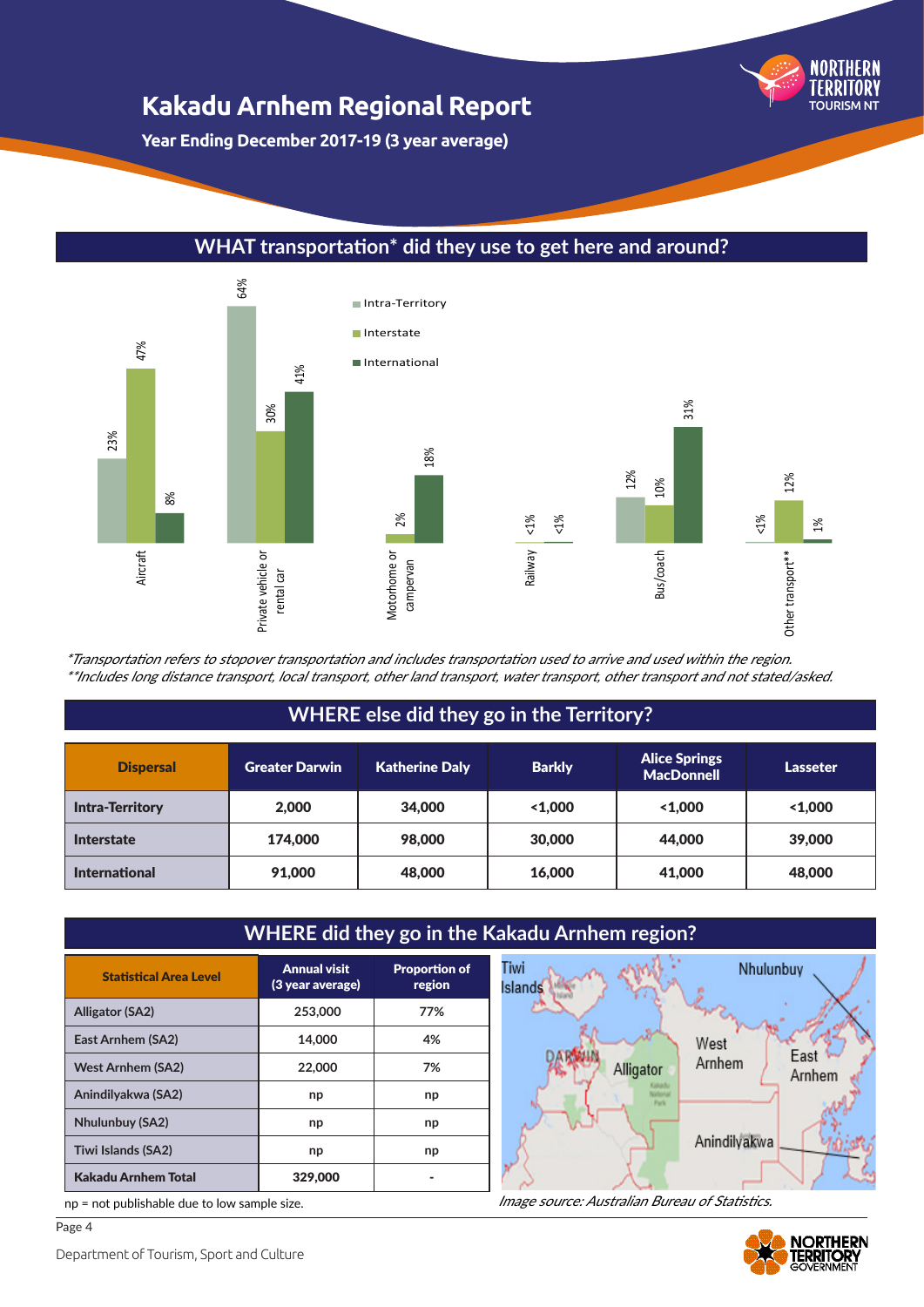**Year Ending December 2017-19 (3 year average)**

#### **The domestic leisure drive\* market in focus**

| <b>Domestic Leisure Drive</b> | Intra-<br><b>Interstate</b><br><b>Territory</b> |        | <b>Domestic</b> |
|-------------------------------|-------------------------------------------------|--------|-----------------|
| <b>Visitors</b>               | 22,000                                          | 31,000 | 53,000          |
| <b>Visitor nights</b>         | 50,000                                          | 96,000 | 146,000         |
| <b>ALOS</b> (nights)          | 2.3                                             | 3.1    | 2.8             |

Around 29% of all domestic visitors to the region over the three year period were leisure drive travellers, which is an average of 53,000 visitors per year.

#### Domestic source markets

NT residents made up 42% of the domestic leisure drive market to the region. Visitors from New South Wales and Victoria were contributing a combined 34%.

#### Length of stay

Approximately 64% of the domestic leisure drive market stayed for three or less nights.



#### **Length of Stay - Domestic Leisure Drive Market**

\*Domestic leisure drive is defined as domestic visitors who travelled for the purpose of a holiday or visiting friends and relatives that also used drive transportation in the region.



TOURISM NT

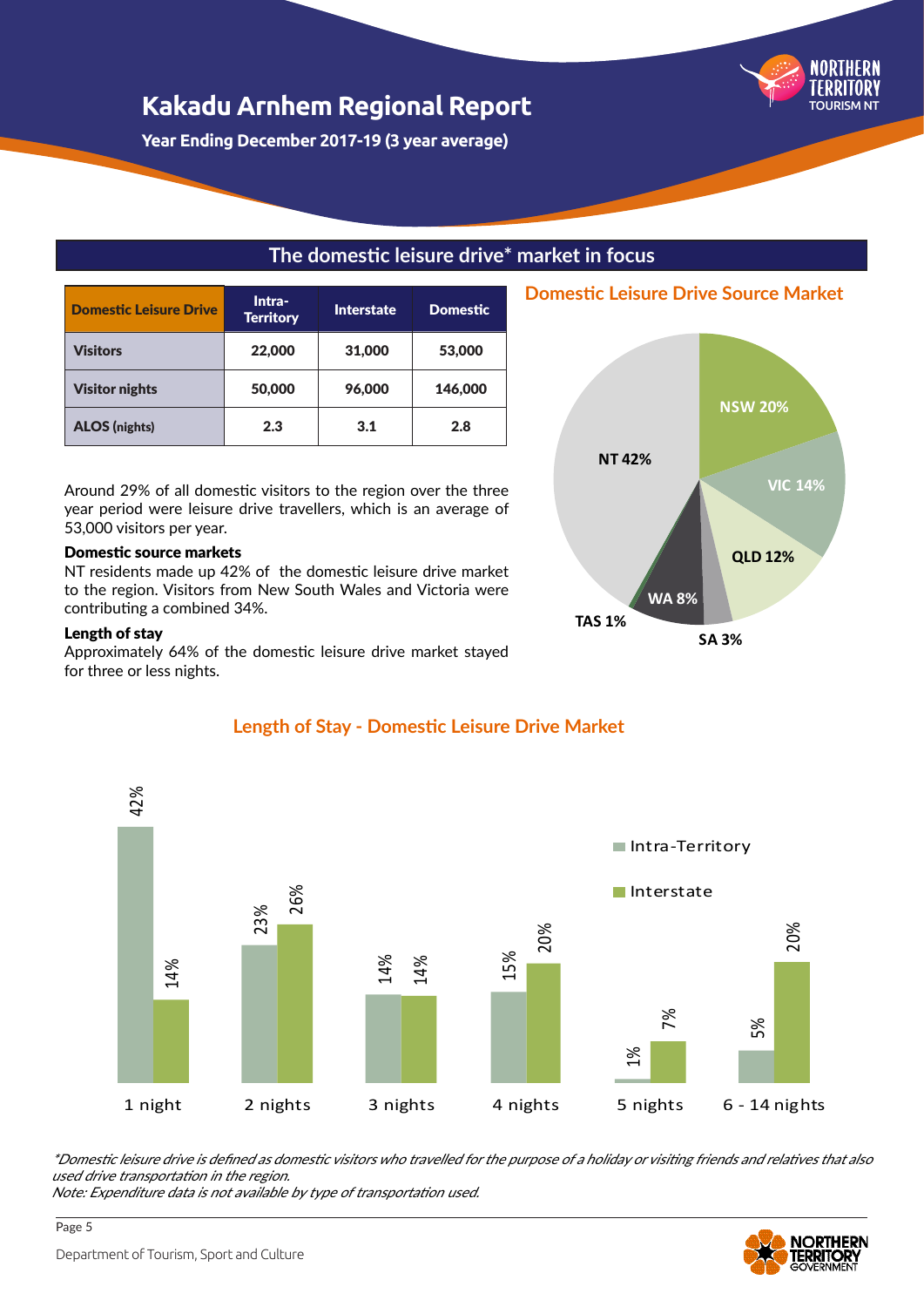**Year Ending December 2017-19 (3 year average)**

#### **Youth visitation to the region**

| <b>Youth</b>          | <b>Domestic</b> | <b>International</b> | <b>Total</b> |
|-----------------------|-----------------|----------------------|--------------|
| <b>Visitors</b>       | 37,000          | 8,000                | 45,000       |
| <b>Visitor nights</b> | 196,000         | 38,000               | 234,000      |
| <b>ALOS</b> (nights)  | 5.3             | 4.6                  | 5.1          |

#### **Youth Purpose of Visit**



\*Includes employment, education, other reason, no other reason and in transit.

Youth is defined as any visitor aged 15 to 29 years of age, who did not travel as part of a family group (parents and children) or school group.

TOURISM NT

Figures in the table on the left are based on a five year average for Year Ending December 2015-19.

The youth market contributes just over a fifth (21%) of all visitors to the Kakadu Arnhem region. They also contribute just under a quarter (24% or 234,000 nights) of all nights in the region.

Domestic youth visitors make up the largest number of youth visitors to the region, representing over four fifths (82%) of the market. International youth make up 18% of the market and stay for a slightly shorter time on average than domestic youth.

#### **Visitors interested in Aboriginal cultural experiences/participation**

| <b>Aboriginal Culture</b> | <b>Domestic</b> | <b>International</b> | Total   |
|---------------------------|-----------------|----------------------|---------|
| <b>Visitors</b>           | 57,000          | 28,000               | 85,000  |
| <b>Visitor nights</b>     | 193,000         | 101,000              | 294,000 |
| <b>ALOS</b> (nights)      | 3.4             | 3.6                  | 3.5     |

Aboriginal culture is an important segment for those visiting the Kakadu Arnhem region, with 40% of visitors participating in these activities.

The majority of those who were interested in Aboriginal culture were in the region for the purpose of a holiday. More specifically, 97% of international visitors and 56% of domestic visitors who participated in Aboriginal cultural activities were on a holiday.

Domestic Aboriginal cultural experiences include: experience Aboriginal art/ craft and cultural displays, and visit an Aboriginal site/ community. International Aboriginal cultural experiences include: experience Aboriginal art/ craft and cultural displays, visit an Aboriginal site/ community, and attend an Aboriginal performance.

#### **Aboriginal Culture Purpose of Visit**



\*Includes employment, education, other reason, no other reason and in transit.

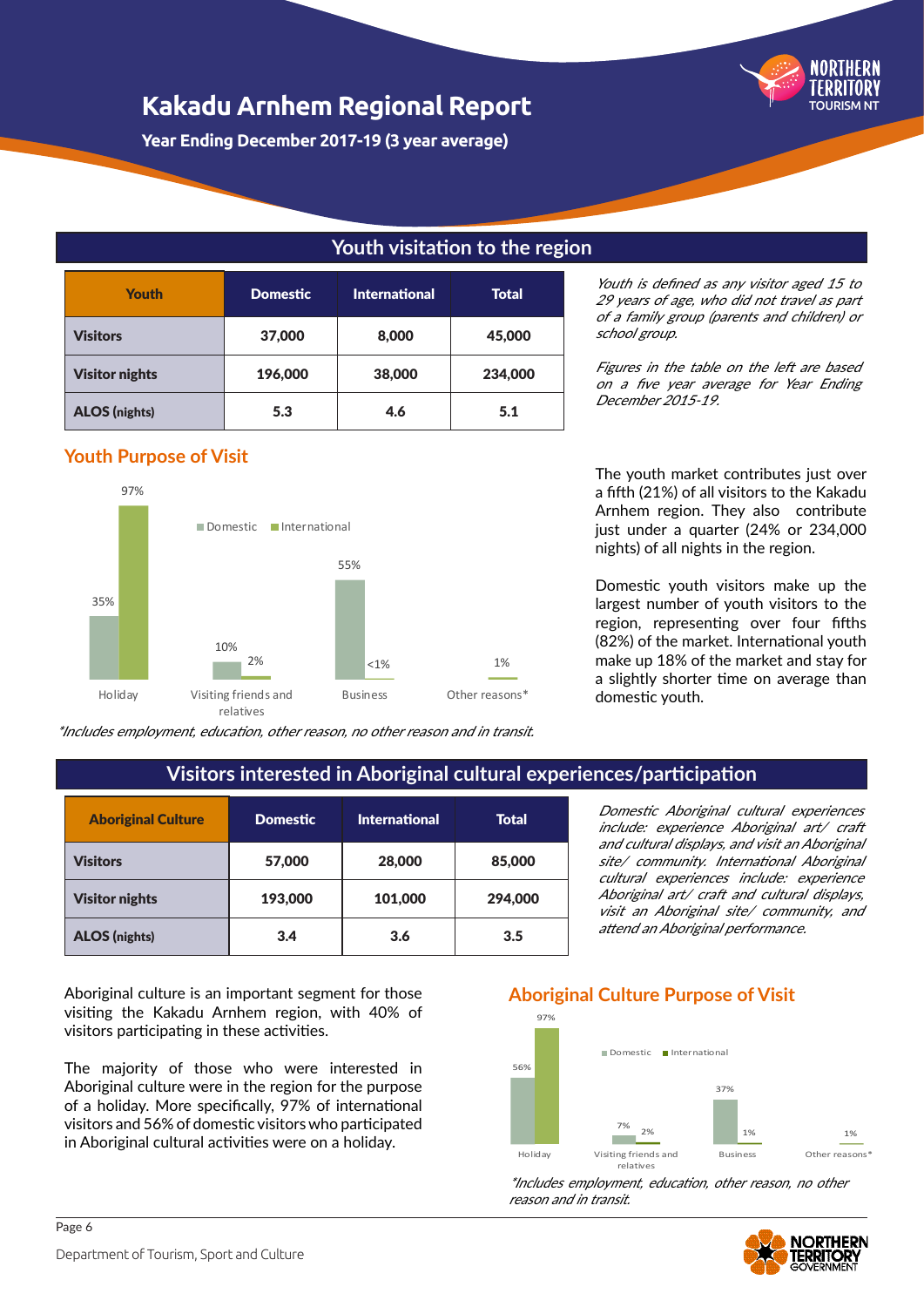

Over 50% of international visitors to the Kakadu Arnhem region arrived through the east coast ports of Sydney, Melbourne and Brisbane.

**Ports of Entry/Exit by International Visitors who Visited Kakadu Arnhem Three Year Average, Year Ending December 2017-2019**



Note: Other ports of entry and exit, including the Gold Coast, accounted for less than 1%. East coast ports are defined as Sydney, Melbourne and Brisbane. Percentages may not add to 100% due to rounding.

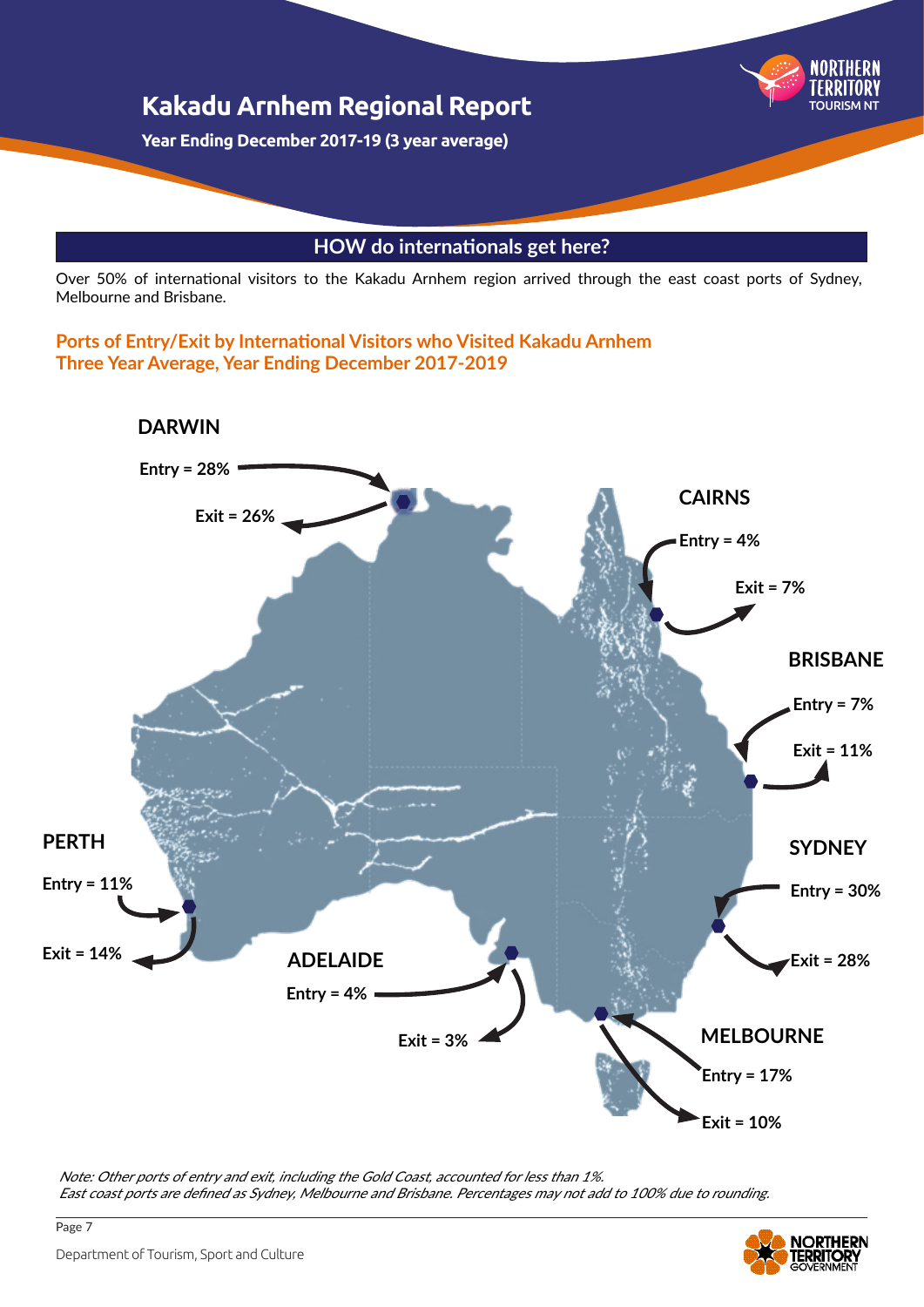NORTHFRN TOURISM NT

**Year Ending December 2017-19 (3 year average)**

#### **WHERE did they stay?**



\*Includes guest house/ bed & breakfast, rented house/apartment/flat or unit, other commercial accommodation (e.g. boat, glamping, other), own property, other private accommodation, other accommodation, in transit and not stated/asked. Note: short term letting could come under any number of accomodation types.



Note: Activities include both international and domestic overnight visitors. Activities reported for domestic visitors would have taken



Department of Tourism, Sport and Culture